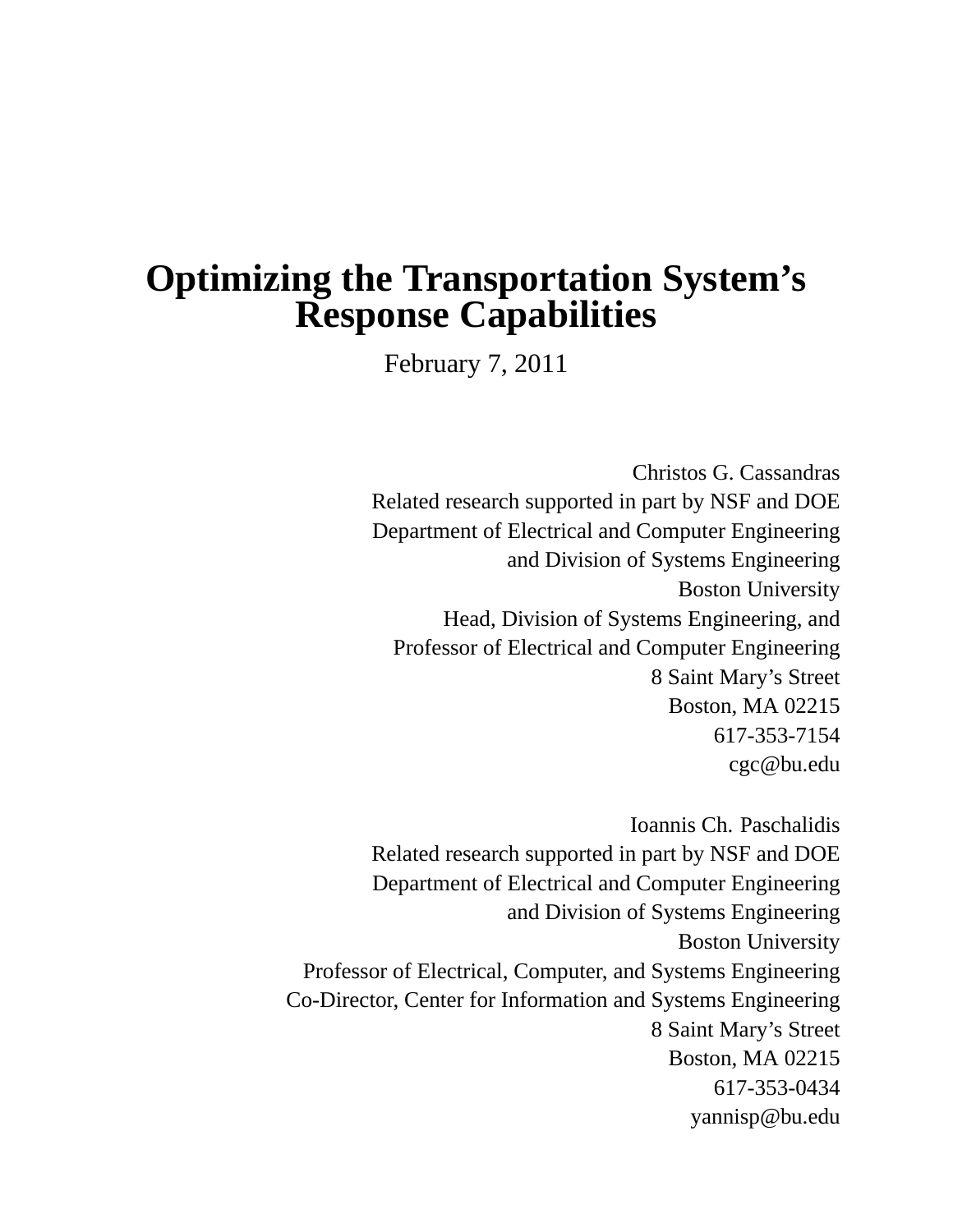#### **Abstract**

For the purposes of post-disaster response and recovery we view the transportation system as a network whose nodes are transportation hubs and whose links correspond to various transportation modes. We focus on: (a) transport resources (e.g., first responders, supplies) from "depots" to nodes in need, and (b) evacuating people. Regarding (a), we present a Cooperative Receding Horizon (CRH) methodology whereby, rather than trying to plan out vehicle trajectories over a long time horizon, we only consider states reached at the end of a limited time window. The controller can hedge against uncertainty and react to emerging events. Regarding (b), we present techniques suitable for networks operating in regimes where nodes are accumulating entities (e.g., people) and the objective is to "empty" the network by transporting them to specific destinations. Our policies provide guarantees on worst case delay and enable cooperation among evacuation vehicles.

*Keywords*: Post-disaster response, controlled evacuation, transportation, resource provisioning.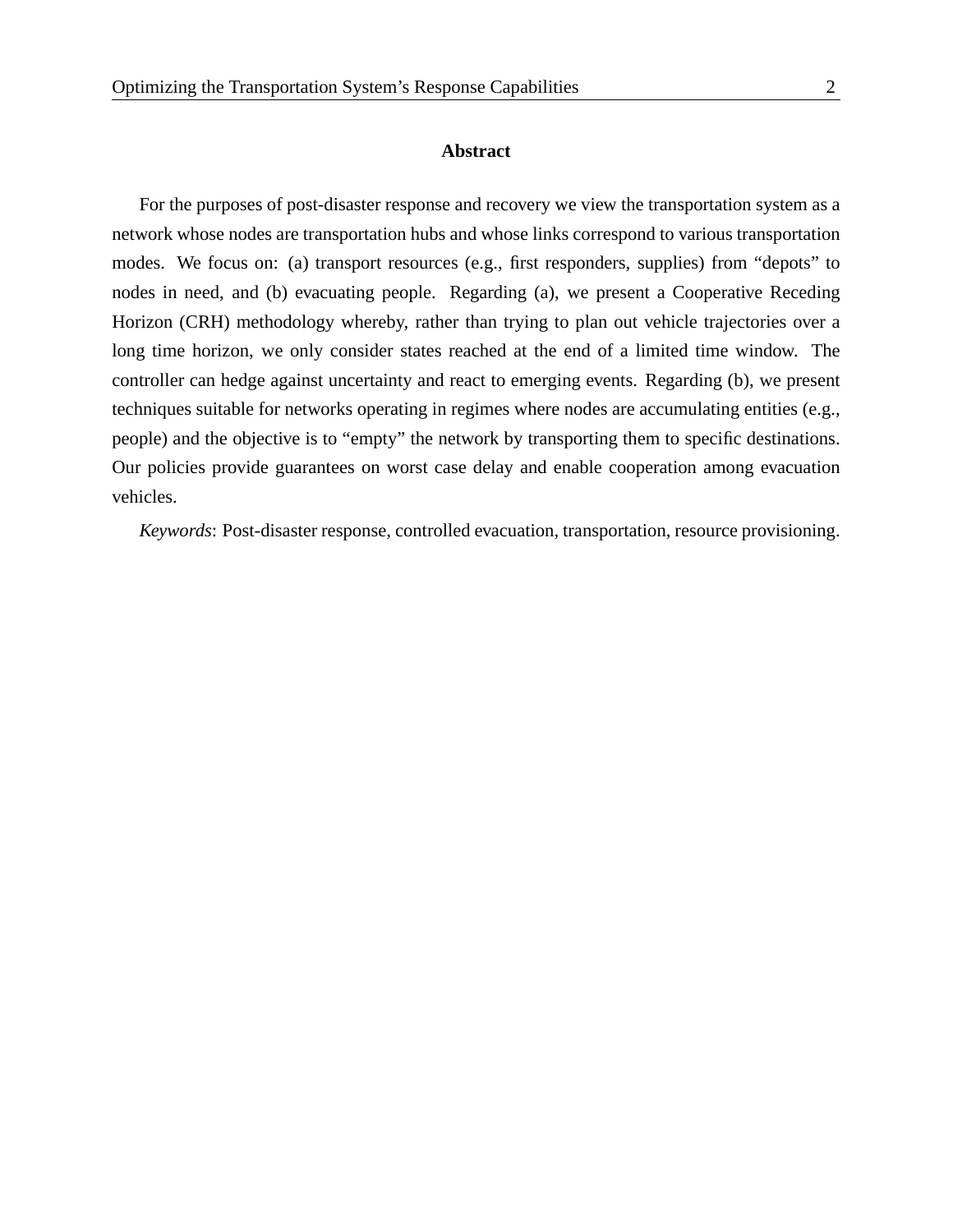## **Optimizing the Transportation System's Response Capabilities**

#### **1 Introduction**

For the purposes of a post-disaster response and recovery scenario we view the transportation system as a network whose nodes are major transportation hubs (e.g., train stations, ports, airports, depots, major intersections) or destination points (e.g., places where a disaster has occurred) which need to be "visited" in order to perform some function (e.g., deliver resources or remove undesirable material.) The links of the network correspond to the various modes of transportation between the nodes (e.g., highways, railroads, airplanes). The links are traversed by various types of vehicles depending on the "assets" the transportation system has at its disposal. Whereas the normal operation of this system is in "steady-state," the aftermath of a disaster introduces a variety of "transient phenomena" to which the system must respond following policies that are markedly different from its normal operating mode. We will focus on two main post-disaster response functions: (a) transport resources (e.g., first responders, supplies) from "depots" to nodes where they are needed, and (b) evacuating people from the affected areas.

Regarding (a), these tasks must occur in a way that minimizes time of delivery, while maximizing the benefit of a particular task over another. This gives rise to optimization problems with two characteristics distinguishing them from standard transportation problems:  $(i)$  the need for cooperation among the vehicles so as to maximize the service provided by the group (instead of an individual member), and  $(ii)$  the dynamic nature of the problem, in the sense that new requests arise during the execution of present tasks. These are all routing and scheduling problems with explosive combinatorial complexity, yet controllers are required to calculate commands in real time. To that end, we have developed a **Cooperative Receding Horizon** (CRH) methodology (first introduced in [Li and Cassandras, 2006]) which will be further described in this paper. Rather than attempting to devise an optimal plan for all vehicle trajectories over a long time horizon, the basic CRH idea is to consider states the system can reach at the end of a limited time window called the "planning horizon." A CRH controller selects a state at the end of the planning horizon which optimizes a given objective function in an expected value sense, thus hedging against uncertainty and reacting to future events as they arise. This is why it is referred to as a "hedge-and-react" approach, as opposed to the more traditional "estimate-and-plan" methods.

Regarding (b), we will present techniques we have developed for the study of networks operating in regimes where nodes have accumulated large amounts of entities (e.g., people) and the objective is to "empty" the network by transporting these entities to specific destinations. We will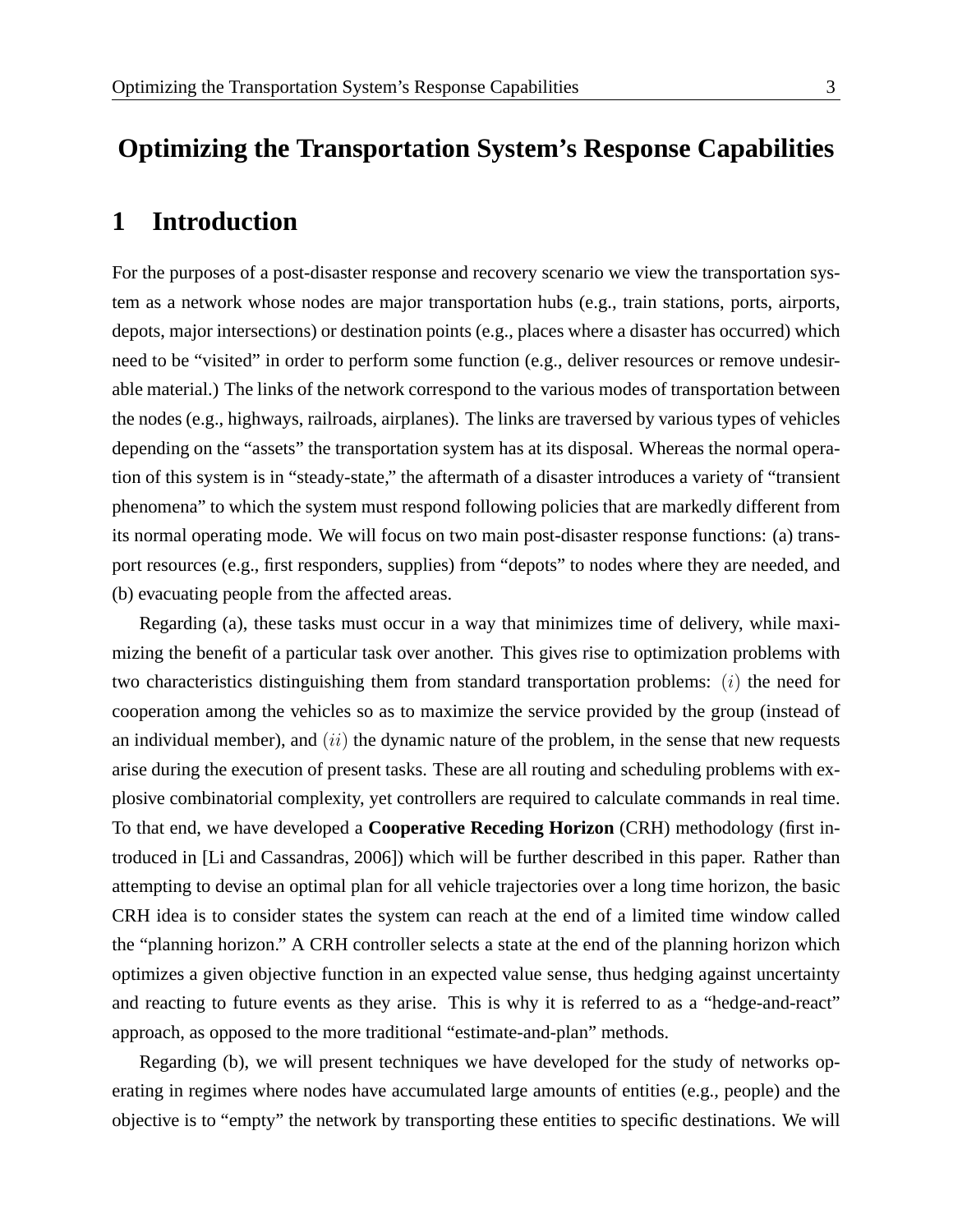consider two distinct scenarios: a "static" and a "dynamic" one depending on the urgency for the evacuation. The static scenario corresponds to an orderly process while the dynamic scenario considers a very volatile situation where evacuees need to leave the affected area as soon as possible. Our static evacuation policies provide guarantees on worst case delay and allow for cooperation among vehicles, essentially assigning each congested node to a particular vehicle. Our dynamic policies also leverage vehicle cooperation and solve a very hard dynamic optimization problem suffering from the well known curse-of-dimensionality using recently developed approximate dynamic programming techniques.

#### **2 The Cooperative Receding Horizon Response Approach**

We view the transportation system as a network whose nodes are either **bases** or **target points** interconnected by links traversed by different vehicle types referred to as **vehicles**. A base may be a transportation hub where resources can be acquired or deposited or where vehicles are stored when not required or when needing maintenance and refueling. A target point is any destination of interest for one or more vehicles. We assume that there are  $B$  bases,  $M$  vehicles, and  $N$  target points with the understanding that these numbers may change over time. Associated with a target point i is a **reward**  $R_i(t)$  which represents the importance of this point relative to others at any given time  $t$ . A similar reward is associated with any base, but it is a function of both the base b and a vehicle j and denoted by  $R_{bj}(t)$ ; this captures, for instance, the importance of a vehicle reaching a base for refueling purposes. It is often convenient to write  $R_i(t)$  as  $R_i\phi_i(t)$  where  $R_i$ is an initially assigned reward and  $\phi_i(t) \in [0,1]$  is a discounting function which describes the reward change over time. Thus, by appropriately selecting  $\phi_i(t)$ , it is possible to capture timing constraints such as assigning a deadline to a target point beyond which the reward is lost, as well as precedence constraints. Finally, by allowing  $R_i < 0$  for some i and properly selecting  $\phi_i(t)$ , we may also model an obstacle or threat in the mission space (see also [Li and Cassandras, 2004]).

A **mission** is defined as the process of controlling the movement of the vehicles and ultimately assigning them to target points so as to maximize the total reward collected by visiting target points within a given mission time  $T$  or until a specified condition is satisfied. Note that the goal of the mission does not involve rewards collected from bases; such rewards affect only indirectly the state of a vehicle, as explained later. This setting gives rise to a complex stochastic optimal control problem. One can invoke dynamic programming as a solution approach [Bertsekas, 1995, Puterman, 1994, Cao, 2007], but this is computationally intractable even for relatively simple mission control settings [Wohletz et al., 2001],[Curry et al., 2002] or, more gener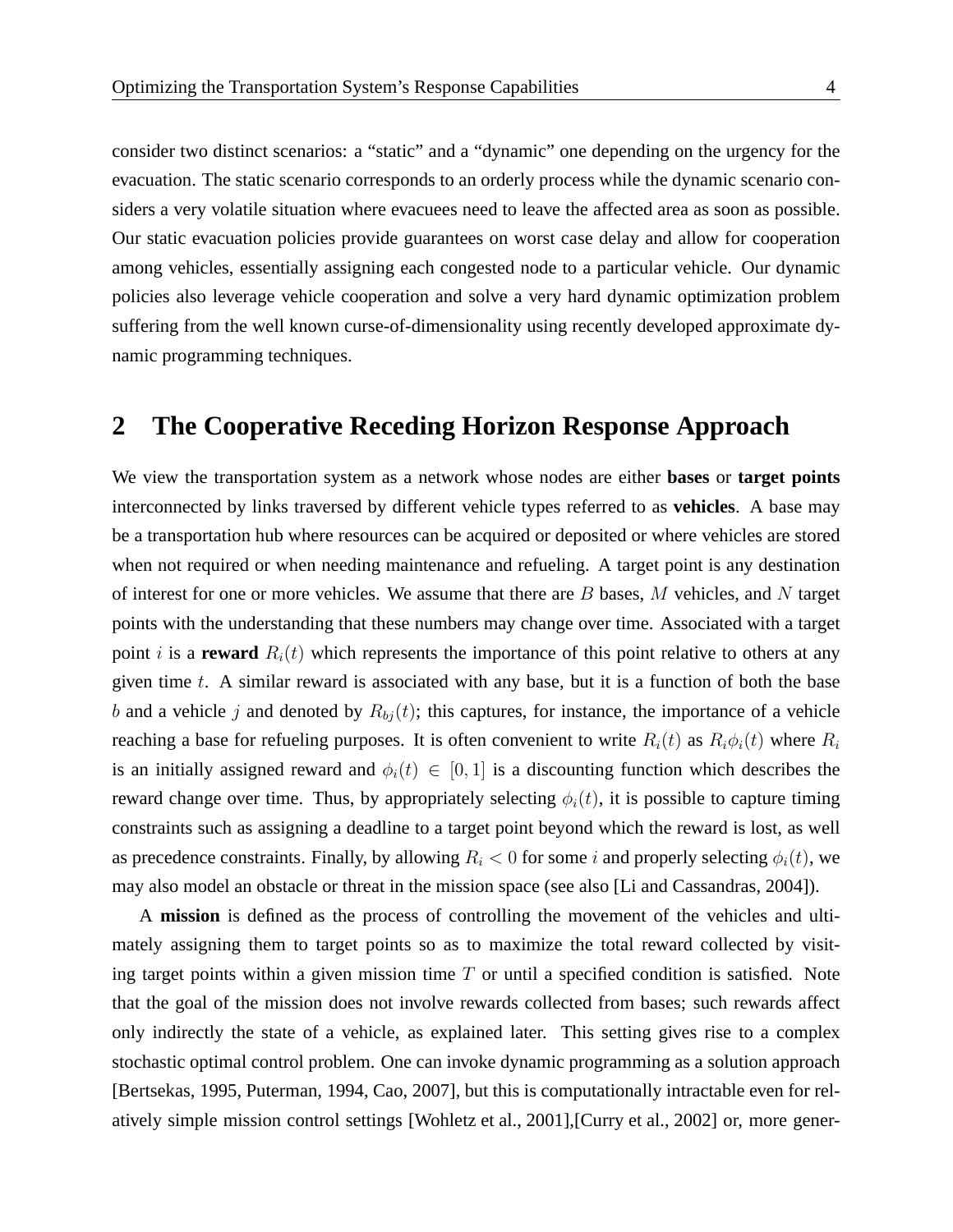ally, vehicle routing problems [Li et al., 2005]. Because of the complexity of the overall problem, it is natural to decompose it into various subproblems at different levels, but even so the problem remains intractable. An alternative to this "functional decomposition" approach is one based on time decomposition. The main idea is to solve an optimization problem seeking to maximize the total **expected** reward accumulated by the team over a given time horizon, and then continuously extend this time horizon forward (either periodically or in purely event-driven fashion). This idea is in the spirit of receding horizon schemes associated with model-predictive control, e.g., [Mayne and Michalska, 1990], [Dunbar and Murray, 2004], [Richards and How, 2004], [Frazzoli and Bullo, 2004]. The resulting cooperative control scheme dynamically determines vehicle trajectories by solving a sequence of optimization problems over a **planning** horizon and executing them over a shorter **action** horizon. We must emphasize that the optimization problem involved does not attempt to make any explicit vehicle-to-target assignments, but only to determine headings that, at the end of the current planning horizon, would place vehicles at positions such that a total expected reward is maximized. A somewhat surprising result [Li and Cassandras, 2006] is that vehicle trajectories automatically converge to target points, despite the fact that our approach, by its nature, was never intended to perform any such discrete vehicle-to-target-point assignment. With this seemingly salient property, an advantage of this approach is that it integrates the three tasks of (*i*) vehicle assignment to target points, (*ii*) routing of the vehicles to their assigned target points, and (*iii*) real-time trajectory generation, all in one function: controlling vehicle headings in real time. In what follows, we outline the CRH approach.

The location of the *i*th target point is  $y_i \in \mathbb{R}^2$ , and that of the *j*th vehicle at time t is  $x_j(t) \in$  $\mathbb{R}^2$ . In order to distinguish the effectiveness of vehicles relative to a target point i, we define a **capability factor**  $p_{ij}(t) \in [0, 1]$ , which reflects the probability that a vehicle j visiting point i at time t will complete the task and collect the reward  $R_i\phi_i(t)$ . In practice, this is a function of the vehicle state at time t. For example, in an evacuation scenario,  $p_{ij}(t)$  may represent the fraction of individuals that vehicle i can carry when visiting target point  $j$ ; in a resource delivery scenario,  $p_{ij}(t)$  may represent the fraction of required resources that vehicle i can deliver to target point j. If during a visit to target point j a vehicle  $i$  successfully completes its task, it will collect the corresponding reward and, at the same time, target point  $i$  is no longer of interest to the mission and it is removed from consideration. Since a visit at point  $i$  is related to the consumption of vehicle  $j$ 's resources, its capability factor  $p_{ij}(t)$  may decrease after the visit. This justifies the use of rewards  $R_{bj}(t)$  at bases which allows vehicles to make decisions on whether to visit a base as opposed to a target point as part of its mission trajectory. In addition, if while visiting  $i$  vehicle  $j$  is damaged, a negative reward is collected, and  $j$  is removed from the set of available vehicles or sent to a base.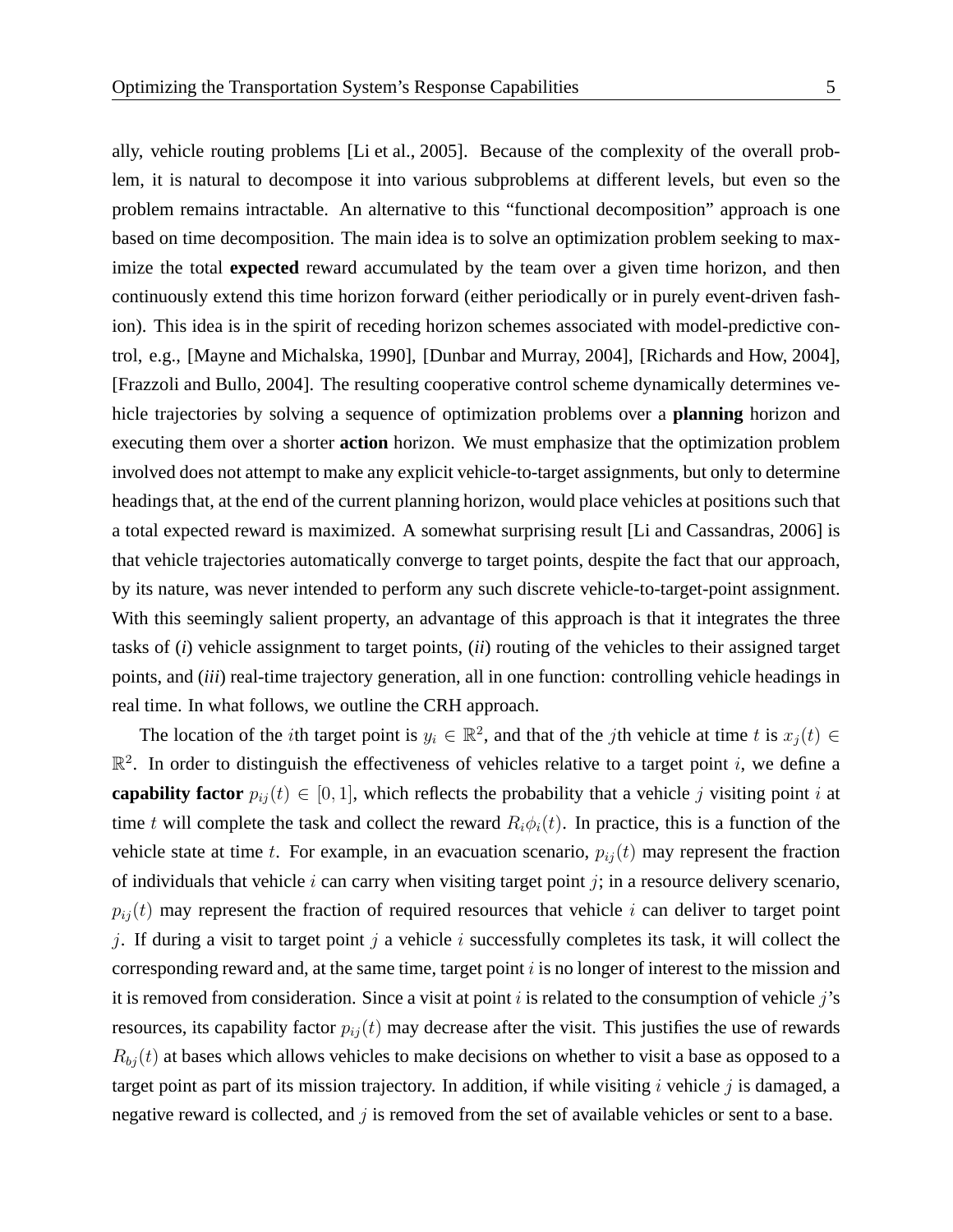The cooperative structure of a mission is manifested by vehicles dynamically partitioning the mission space and implicitly allocating regions of it among themselves. Given an arbitrary point  $y \in \mathbb{R}^2$  in the mission space (not necessarily a target point), we would like to assign this point to vehicles at time  $t$  so that  $y$  is assigned to the closest vehicle with the highest probability. To formalize this idea, we define a **neighbor set**  $\mathcal{N}^r(y, t)$  to include the r closest vehicles to  $y \in \mathbb{R}^2$ at time t, where  $r \in \{1, \ldots, M\}$ . Let  $N^{l}(y, t)$  be the lth closest vehicle to y so that  $\mathcal{N}^{r}(y, t) =$  $\{N^1(y,t), \ldots, N^r(y,t)\}\.$  We then define the **relative distance function**,  $\delta_j(y,t)$ , as follows:

$$
\delta_j(y,t) = \begin{cases}\n\frac{\|x_j(t) - y\|}{\sum_{k \in \mathcal{N}^r(y,t)} ||x_k(t) - y||} & \text{if } j \in \mathcal{N}^r(y,t) \\
1 & \text{otherwise}\n\end{cases}
$$
\n(1)

where of particular interest is the case  $r = 2$ . Next, we define a **relative proximity function**  $q_j(y, \delta_j)$  to be any nonincreasing function of  $\delta_j$  such that  $q_j(y, 0) = 1$ ,  $q_j(y, 1) = 0$ . We can view  $q_{ij}(\delta_{ij})$  as the probability that target point i is assigned to vehicle j at time t, based on the value of  $\delta_{ij}(t)$ , and observe that  $\sum_j q_{ij}(\delta_{ij}) = 1$ .

Clearly, in a ground transportation network, we cannot assume that the mission space is modeled in a plane and must instead operate on a given network defined by roads and/or railroad tracks and modeled through a graph. Our setting allows for such a graph-based topology, as seen in a specialized transportation problem involving elevator systems, where elevator cars are obviously constrained to move under specific constraints [Wesselowski and Cassandras, 2006]. In what follows, however, we limit ourselves to a plane so as to describe the basic ideas involved. Then, we assume a vehicle travels at constant velocity throughout the team mission, i.e.,

$$
\dot{x}_j(t) = V_j \left[ \begin{array}{c} \cos u_j(t) \\ \sin u_j(t) \end{array} \right], \quad x_j(0) = x_{j0} \tag{2}
$$

where  $u_j(t) \in [0, 2\pi]$  is the controllable heading of vehicle j and  $V_j$  is the corresponding velocity.

The CRH controller we design generates a set of trajectories for each vehicle in the team over a given mission time T. This controller is applied at time points denoted by  $t_k$ ,  $k = 0, 1, \ldots$ , during the mission time. At  $t_k$ , the controller operates by solving an optimization problem  $\mathbf{P}_k$ , whose solution is the control vector  $\mathbf{u}_k = [u_1(t_k) \dots u_M(t_k)]$ . Next, we explain how  $\mathbf{P}_k$  is formulated. Suppose that vehicles are assigned headings  $u_1(t_k), \ldots, u_M(t_k)$  at time  $t_k$ , intended to be maintained for a planning horizon denoted by  $H_k$ . Then, at time  $t_k + H_k$  the planned positions of the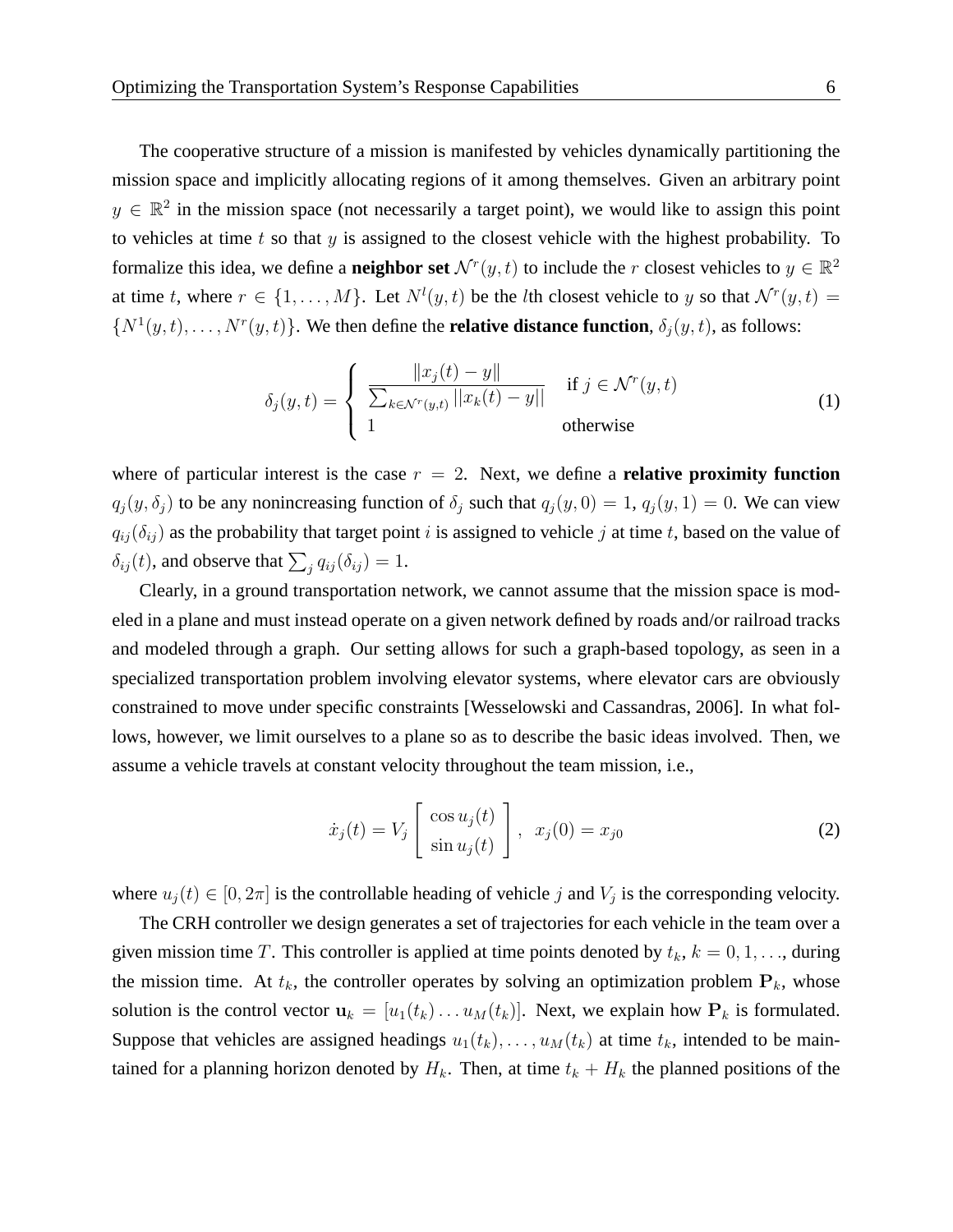vehicles are given by  $x_j(t_k + H_k) = x_j(t_k) + \dot{x}_j(t_k)H_k$ . Define

$$
\tau_{ij}(\mathbf{u}_k, t_k) = (t_k + H_k) + ||x_j(t_k + H_k) - y_i||/V_j
$$
\n(3)

and note that  $\tau_{ij}(\mathbf{u}_k, t_k)$  is the earliest time that vehicle j can reach point i under the condition that it starts at  $t_k$  with control dictated by  $u_k$  and then proceeds directly from  $x_j(t_k + H_k)$  to the target point  $y_i$ . We are interested in the maximal reward that vehicle  $j$  can extract from target  $i$  if it reaches it at time  $\tau_{ij}({\bf u}_k,t_k)$ . For convenience, define  $\tilde{\phi}_{ij}({\bf u}_k,t_k)=\phi_i[\tau_{ij}({\bf u}_k,t_k)]$ . Similarly, we 10 16.7:0 define  $\tilde{p}_{ij}(\mathbf{u}_k, t_k) = p_{ij} [\tau_{ij}(\mathbf{u}_k, t_k)]$  and  $\tilde{q}_{ij}(\mathbf{u}_k, t_k) =$ 

 $q_{ij} [\delta_{ij} (t_k + H_k)].$  We can now present the optimization problem  $P_k$ , formulated at time  $t_k$ , as follows:

$$
\max_{\mathbf{u}_k} \sum_{i=1}^N \sum_{j=1}^M R_i \tilde{\phi}_{ij}(\mathbf{u}_k, t_k) \cdot \tilde{p}_{ij}(\mathbf{u}_k, t_k) \cdot \tilde{q}_{ij}(\mathbf{u}_k, t_k)
$$
 (4)

The expression  $R_i \widetilde{\phi}_{ij}(\mathbf{u}_k, t_k) \cdot \widetilde{p}_{ij}(\mathbf{u}_k, t_k) \cdot \widetilde{q}_{ij}(\mathbf{u}_k, t_k)$  in (4) can be seen as the expected reward that vehicle  $j$  collects from target point i, evaluated at time  $t_k$  using a planning horizon  $H_k$  (we can also model the elimination of vehicles by including negative terms above).



Figure 1: Example of a mission with 4 vehicles and 10 target points using CRH control.

Problem  $P_k$  is parameterized by the planning horizon

 $H_k$ , which is critical in obtaining desirable properties for this CRH controller. In particular, selecting  $H_k$  to be the smallest "distance" (in time units) between any target point and any capable vehicle at time  $t_k$  allows us to rigorously show [Li and Cassandras, 2006] that vehicle trajectories actually converge to target points. Upon getting the optimal  $u_k$  for (4) based on  $H_k$  and all state information available at  $t_k$ , all vehicles follow this control for an **action horizon**  $h_k \leq H_k$ . The process is then repeated at time  $t_{k+1} = t_k + h_k$ ,  $k = 0, 1, \ldots$  The value of  $h_k$  is determined either by an unexpected event (e.g., a vehicle fails) or as a prespecified amount of time. The CRH controller terminates when a given condition is satisfied, e.g., all the target rewards are collected. An example of a mission executed under CRH control is shown in Fig. 1 where the crossmarks indicate points where the controller is invoked to adjust vehicle headings.

Problem  $P_k$  is readily extended to incorporate additional features of a specific team mission environment (see also [Li and Cassandras, 2004],[Yao et al., 2010]). Thus, for disaster response missions in a given transportation system, our goal is to specify the environment and develop an appropriate version of this problem that incorporates the features already mentioned, including:  $(i)$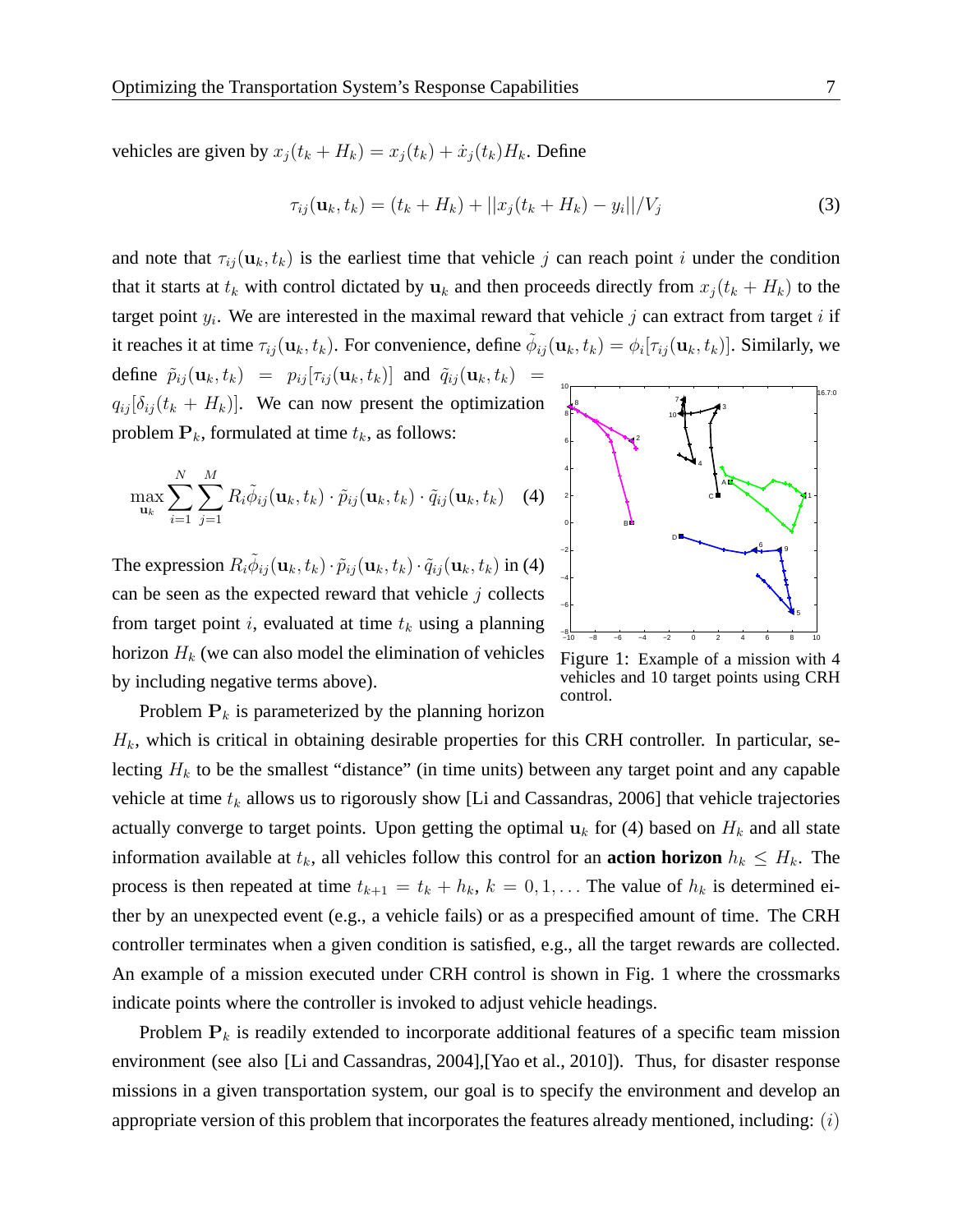Rewards associated with multiple bases which are not part of the work done to date,  $(ii)$  Constraints on the controllable heading vectors  $u_k$  at the kth decision point which are a consequence of the transportation network's graph topology,  $(iii)$  The nature of the tasks to be performed in a mission, which results in how rewards and capability factors are defined, as well as the possible need for "rendez vous" of multiple vehicles at some target points or bases, similar to the approach used in [Yao et al., 2010]. It is also obviously crucial to ensure that any approach intended for realtime execution is **scalable**. As shown in [Li and Cassandras, 2006], the complexity of the CRH approach is independent of the number of target points N and of order  $G^M$  overall, where M is the number of vehicles and  $G$  is the number of feasible headings (which in a graph setting is generally small.) We also note that another potentially attractive approach to solving complex problems of the type described here is to use Approximate Dynamic Programming (ADP) techniques as discussed in Section 3.2 for an evacuation problem formulated as a type of reward maximization mission similar to the one we have considered for the emergency response problem.

### **3 Controlled Evacuation**

In this section we discuss approaches for evacuating an affected area from individuals, transporting them to temporary shelters where they can be housed and provided appropriate care.

As before, we model the affected area as a **network** whose **nodes** correspond to locations where the affected individuals can be gathered and whose **links** correspond to the roads, rail lines, and other means the transportation system can use for the evacuation. We consider two different scenarios:

1. **Scenario I – a static view**. In the first scenario we assume that the affected area is stable and under control and poses no significant harm to people. Homes and other structures have been damaged (e.g., earthquake, hurricane) but people can gather as instructed at prespecified points – the nodes – and evacuated from those nodes. We also assume that people gather at a constant rate at those nodes and have to be transported to some other node(s) of the network that corresponds to a shelter(s). The various resources of the transportation system – the vehicles – are tasked with visiting the nodes, loading the people, and delivering them to the intended destination(s), potentially by transferring them to another vehicle if that results in a more efficient evacuation. A basic question we address is how to **design effective routes and coordination strategies for the vehicles**, given node positions and the rates at which people gather at those nodes. We will consider schemes that utilize multiple vehicles so that one can scale the size of the network to be served. We are interested in bounds on the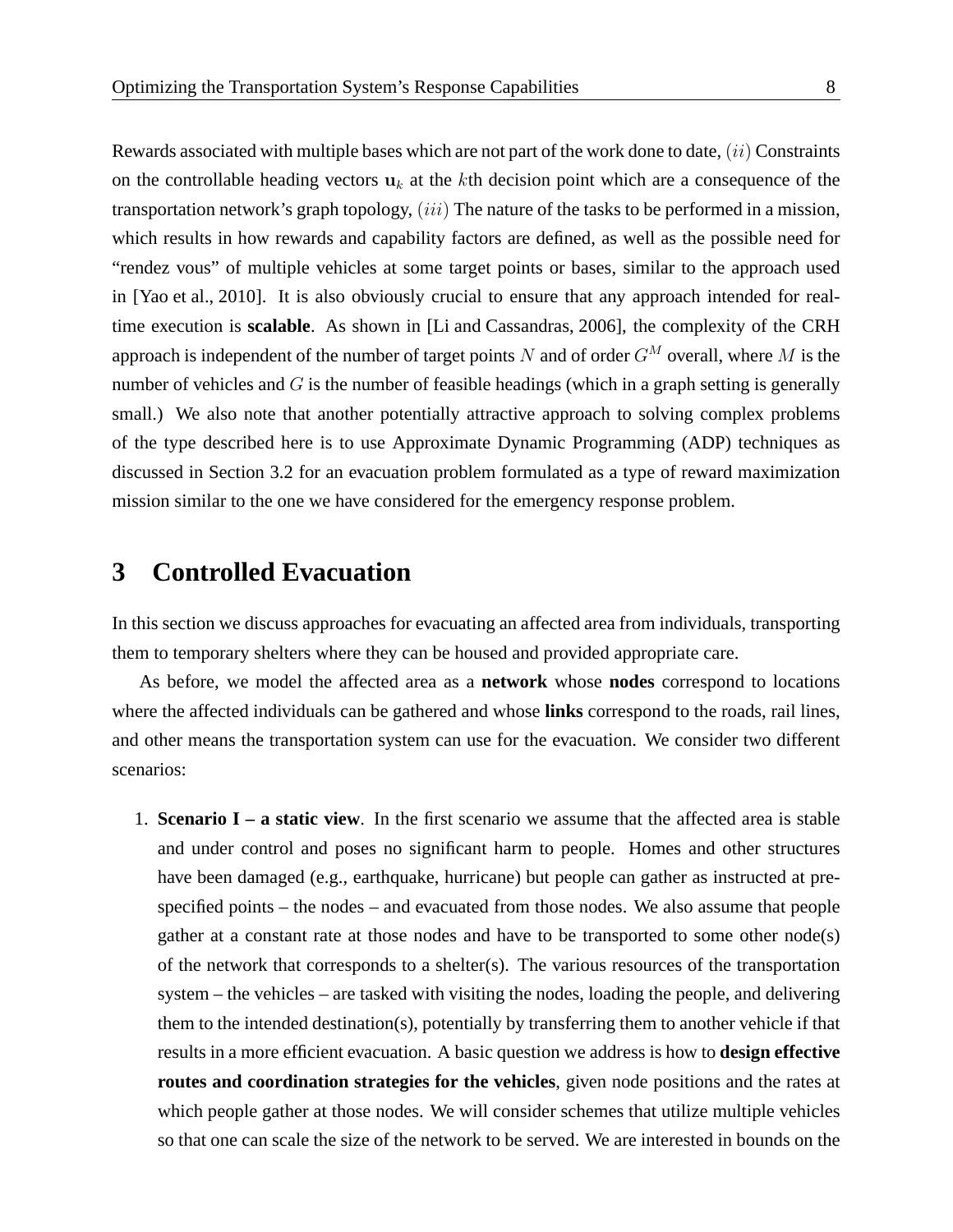time required to transport an individual from a node to the shelter(s). Obtaining such bounds would allow us to offer **performance guarantees**. Another key concern we tackle is the **scalability** of the proposed schemes.

2. **Scenario II – a dynamic view**. The second scenario we consider is one where the affected area is not stable and not considered safe for the affected individuals (e.g., chemical, biological, or nuclear release). Furthermore, the rate at which individuals gather at the nodes is highly variable. In this setting, we propose to study a scheme according to which the vehicles respond to evacuation requests as they emerge. We will assume that the nodes have the capability to wirelessly transmit such requests over a relative long range (using an emergency response communication system) and the vehicles the ability to listen to them. We propose a framework involving dynamic programming and we will concentrate on **distributed approximate dynamic programming** methods that are tractable and appropriate for our setting.

#### **3.1 Scenario I – a static view**

The approach we propose leverages our recent work in [Paschalidis and Moazzez-Estanjini, 2010]. We consider a network with N nodes. We assume that at node i individuals that need to be transported to node j gather at a rate of  $\lambda(i, j)$ . In this subsection we take a **static view** and assume that the  $\lambda(i, j)$ 's are known (estimated) with certainty and are constant over time. Assume also

that we have  $M$  vehicles responsible for transporting the individuals. The objective is to design the vehicles' routes such that the delay in evacuating people is minimized.

In preliminary work we developed a scheme we call **Centralized Vehicle Relaying (CVR)**. Fig. 2(a) depicts a simple geographic partitioning of the entire network. There is a single vehicle assigned to each segment. Within each **cycle**, each vehicle collects the people gathered at



Figure 2: Examples of partitioning a network into 8 segments (the blue circles represent the Snodes, and the red circle represents the Mnode contact point); (a) "Contiguous" partitioning (b) "Non-contiguous" partitioning.

the nodes. Later in the same cycle, all vehicles meet at some pre-determined **contact point** and transfer among themselves the individuals they have gathered. Each vehicle's route consists of a **Hamiltonian cycle** <sup>1</sup> that includes all its assigned nodes and the contact point. The partition-

<sup>&</sup>lt;sup>1</sup>A Hamiltonian cycle is a cycle in an undirected graph which visits each node exactly once and returns to the starting node.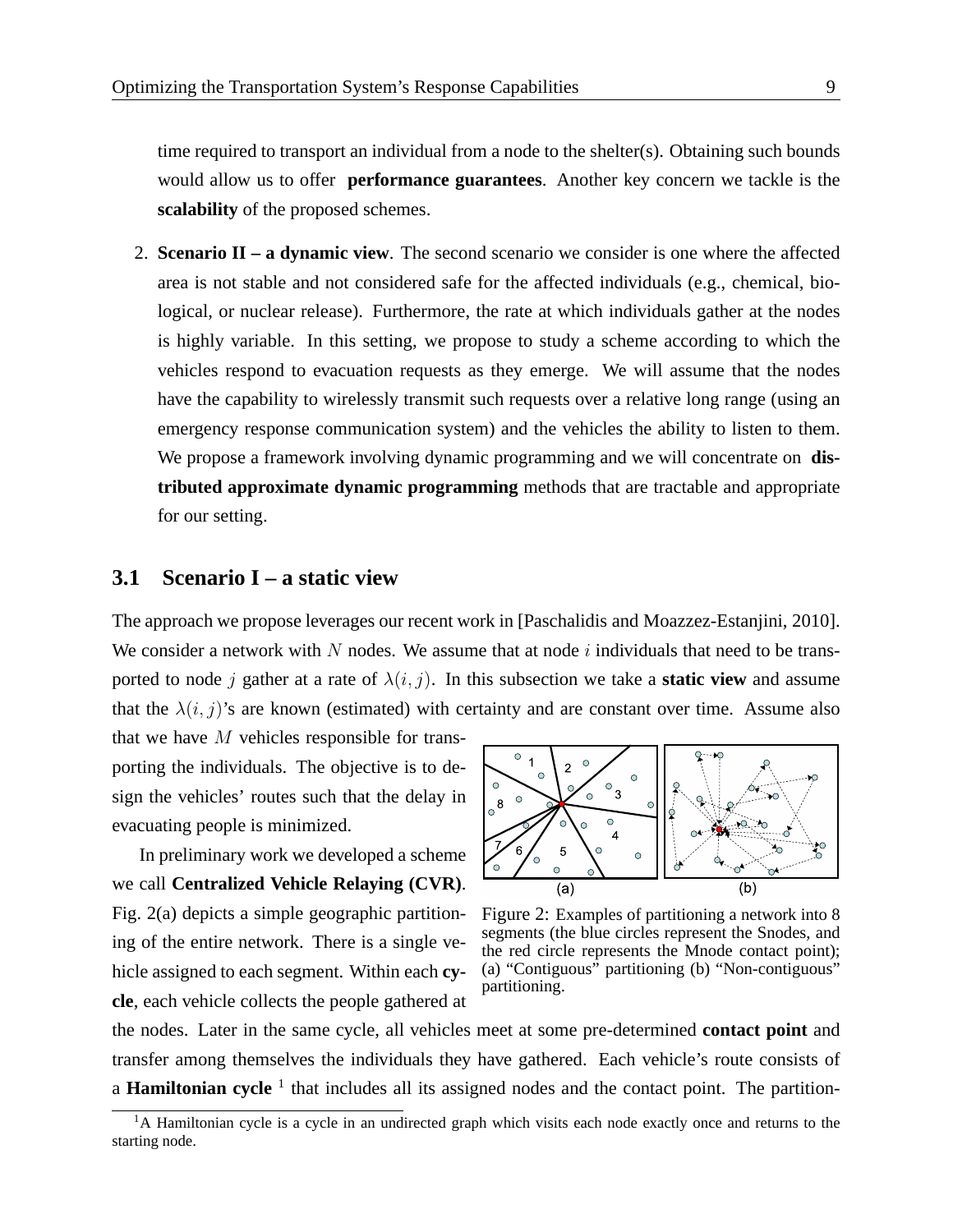ing presented in Fig. 2(a) has been used in prior work and is a "contiguous" partitioning in the sense that each segment assigned to a vehicle is geographically contiguous. However, in our CVR scheme we allow the segments to be "non-contiguous." This allows assigning any combination of nodes to any vehicle and results in greater flexibility (see Fig. 2(b)).

We have analyzed the delay achieved by CVR. One important concern is the **scalability** of the proposed scheme. Our scalability analysis in [Paschalidis and Moazzez-Estanjini, 2010] relies on bounding intervehicle transfer times and leverages graph-theoretic results. We are able in [Paschalidis and Moazzez-Estanjini, 2010] to obtain an upper bound on the **maximum** and **average** delay needed to transfer one individual from the node she/he was picked up to the destination node.

The bound on maximum delay is quite useful as it provides a **performance guarantee**; such guarantees have not been available for any scheme so far in the related literature. Moreover, and this is our main



Figure 3: An example illustrating the BVR scheme the blue circles represent the nodes, the black lines show the routes of 8 vehicles, and the red dashed line shows the route of the bus.

result, we can show that if the number of vehicles scales linearly with the number of nodes then **constant** (in M and N) **per node throughput with constant worst-case delay is achievable** using the CVR scheme.

Several avenues for future work remain unexplored. We plan to:  $(i)$  explore improvements to CVR; and (ii) devise and analyze alternatives to CVR vehicle coordination schemes that may be more appropriate for particular emergency situations.

With respect to goal  $(ii)$  we propose below a different scheme we plan to explore and analyze. We call this scheme **Bus Vehicle Relaying (BVR)**. Fig. 3 shows an example illustrating the BVR scheme with a single bus. In this scheme, N nodes are assigned to  $(M - 1)$  vehicles and people are transferred among vehicles via the remaining vehicle which is called **the bus**. The bus meets with each vehicle at a contact point exactly once in each cycle. As with CVR we would like to analyze BVR, obtain bounds on delay, and devise methods to optimally configure it.

#### **3.2 Scenario II – a dynamic view**

Next we consider scenarios where the process according to which people gather at the nodes is **bursty**. As a result, "servicing" these nodes by a scheme that is periodic and designed for an almost constant accumulation rate is not efficient.

We have explored problems of this type in [Pennesi and Paschalidis, 2007] and [Pennesi and Paschalidis, 2010]. In particular, and similarly to Sec. 2, we considered a fairly general class of coordination problems formulated as **reward collection** problems. Assume a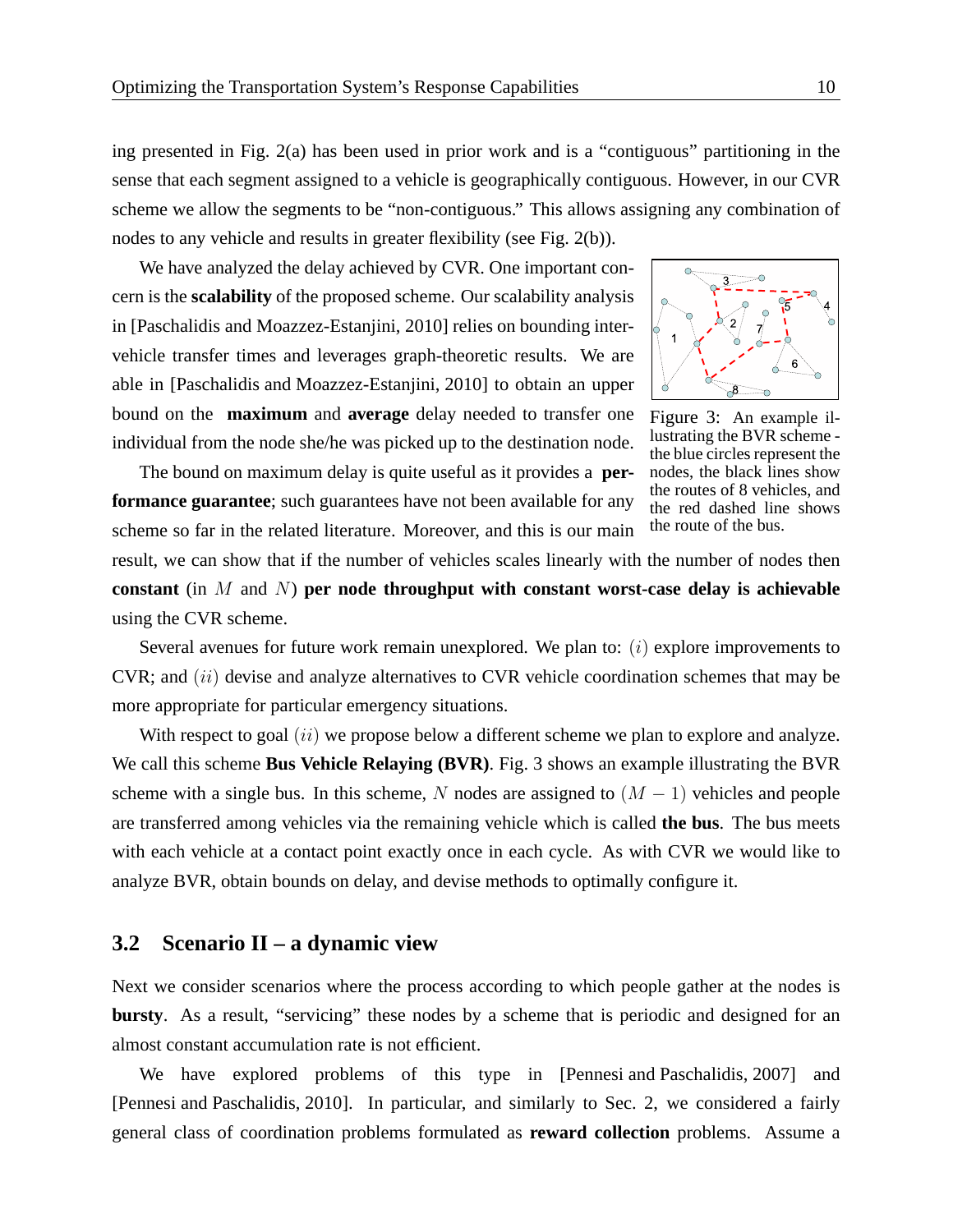2-dimensional **coverage area**,  $S$ , in which there is a set of  $N$  nodes whose positions are indicated, at time k, by  $m_k^i \in S$ , for  $i = 1, ..., N$ . To each node i we associate a **reward**  $R_k^i \in \mathbb{R}_+$ . The reward essentially reflects the amount of people gathered at that node and the urgency to evacuate them.

The coverage area is being explored by  $M$  vehicles whose positions at time  $k$  are indicated by  $x_k^j \in S$ . To each vehicle j we associate a capacity  $C_k^j \in \mathbb{R}_+$  (e.g., reflecting physical capacity and energy constraints of the vehicle). When a vehicle approaches a node it collects a reward which depends on the available reward at the node and the capacity of the vehicle. Every reward collection has also the effect of depleting a part of the vehicle's capacity. Every vehicle j **navigates** in S and, from time to time, returns to a **depot** (e.g., at the origin) which has the effect of replenishing the vehicle's capacity to its initial value  $C_0^j$  $\mathcal{O}_0^{\mathcal{O}}$  (e.g., by uploading the people it carries and refueling).

The scenario we are considering is completed by describing how vehicles get informed about the available reward at nodes. We assume that the nodes have the ability to transmit short messages directly to vehicles within some range, or potentially, via other nodes that act as relays. As a result, vehicle  $j$  receives information on the amount of reward available at node  $i$  within some distance from it and can compute an "intensity signal," denoted by  $s_k^i(R_k^i, m_k^i, x_k^j)$  $\binom{J}{k}$ . This signal reflects the desirability of approaching node i and can, for instance, be proportional to the reward  $R_k^i$  at that node and inversely proportional to the distance  $\|\mathbf{x}_{k}^{j} - \mathbf{m}_{k}^{i}\|$ .

Given this setup we are interested in a policy that guides the vehicles in the coverage area to maximize the long-term average total reward collected by them. Note that this is similar to the reward maximization missions of Sec. 2. The problem at hand can be formulated as a **Dynamic Programming** problem [Bertsekas, 1995, Puterman, 1994, Cao, 2007]. Decisions involve how each vehicle should move in the coverage area and the state includes the position of each vehicle. Even if each vehicle acts independently, the state space would be as large as the coverage area which can be enormous. It follows that standard DP algorithms have no chance of tackling realistic instances. To combat Bellman's so called curse of dimensionality, **Approximate Dynamic Programming (ADP)** (see, e.g., [Bertsekas and Tsitsiklis, 1996, Powell, 2007]) is particularly useful.

In [Pennesi and Paschalidis, 2010] we started from a particular ADP approach which is appropriate for a **Markov Decision Process (MDP)** where decisions are made by a single agent. In particular, we considered the **actor-critic algorithms** developed in [Konda and Tsitsiklis, 2003]. In these algorithms one adopts a randomized class of policies parametrized by a (low-dimensional) parameter vector  $\theta$  and optimizes policy performance with respect to  $\theta$  by using a simulation (or a realization) of the MDP.

Our main contribution in [Pennesi and Paschalidis, 2010] is that we developed a **Distributed**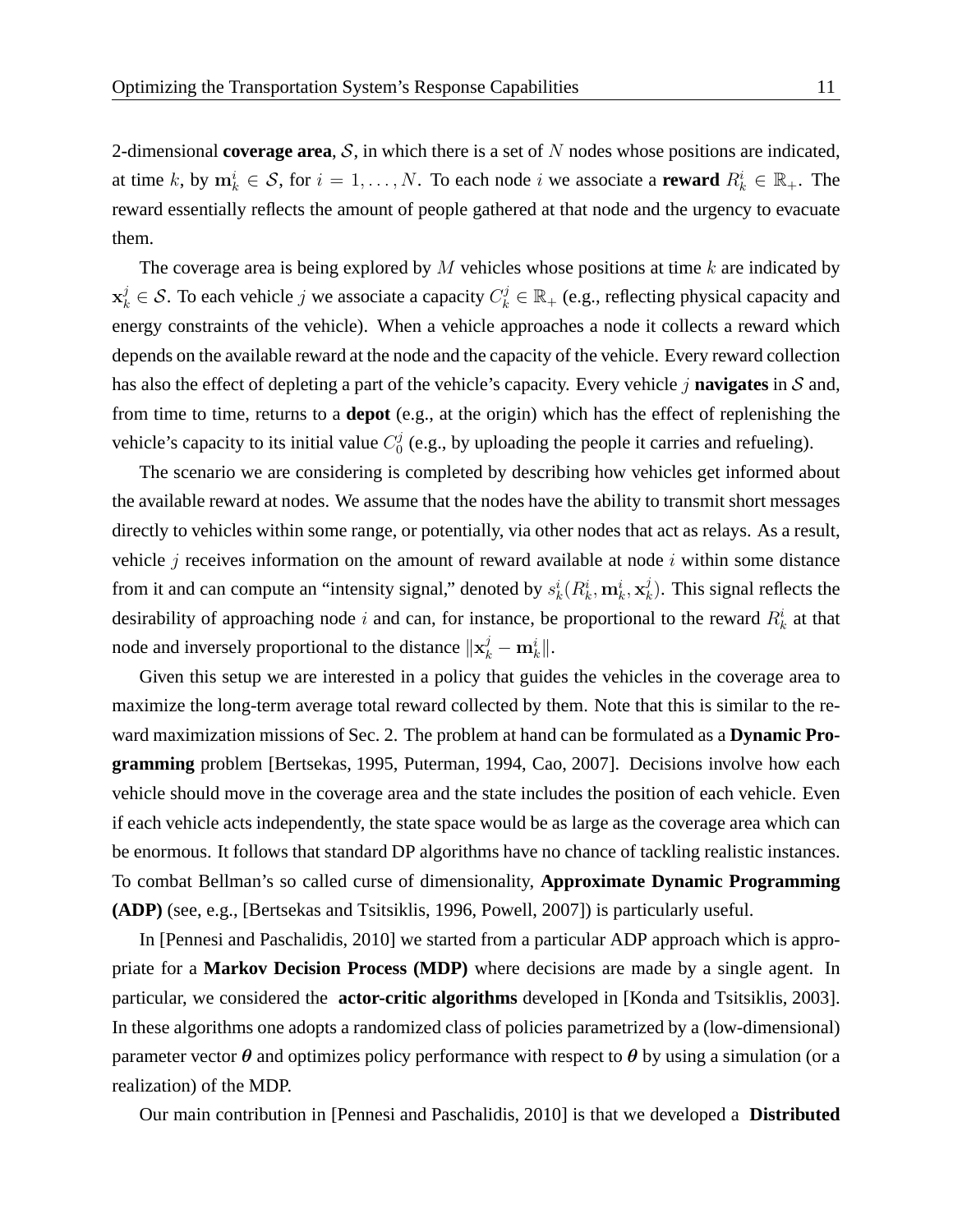**Multi-agent Actor-Critic (D-AC)** algorithm. Our algorithm allows us to use multiple agents (vehicles for the application we are considering) to simultaneously explore the state-control space. Each vehicle maintains its own  $\theta$  and updates it based on local information and information received from a subset of other vehicles (e.g., the ones within a certain communication range). This updating follows a **consensus-like algorithm**; such algorithms and their analysis go back to [Tsitsiklis, 1984] and have garnered renewed interest [Jadbabaie et al., 2003, Blondel et al., 2005]. Under suitable conditions, we show that all agents reach consensus and converge to the optimal θ. In the algorithm we presented in [Pennesi and Paschalidis, 2010], agents update their θ's **asynchronously**, which is appropriate for our setting.

The D-AC algorithm provides a useful framework for vehicle coordination in dynamic environments. What is particularly appealing is that we solve a dynamic problem benefiting from the parallel exploration of the state-control space while incurring a relatively small communication overhead (vehicles only exchange their  $\theta$ 's). We note that even though many less complex schemes have been proposed for agent coordination (e.g., they tend to be heuristic or solve a sequence of static problems [Li and Cassandras, 2005]). Our scheme attempts to approximately solve an MDP using an ADP method and it fills a void since there has not been much attention in the ADP literature on distributed approaches.

There are several directions we plan to explore in our future work:

- **3-dimensional coverage areas**. First, there is nothing special about coverage areas being subsets of  $\mathbb{R}^2$ . We plan to extend the approach we have already developed to  $\mathbb{R}^3$  which will allow us to deal with scenarios where nodes and airborne vehicles are deployed in mountainous areas and their location includes elevation.
- **Transportation infrastructure**. The work in [Pennesi and Paschalidis, 2010] discretizes the coverage area and assumes that vehicles move on a grid. More generally, there may be an underlying transportation network and vehicles may be required to move along existing routes. In that case, one can think of a **transportation graph**, where nodes represent node locations and links correspond to various routes connecting the nodes (see also the setup of Sec. 2). The vehicles are confined to moving on this graph. We expect that similar techniques to our D-AC algorithm would apply but the structure of the policy may have to change. In particular, distance between two nodes can no longer be measured using a Euclidean distance but other distance metrics (e.g., hop-count, Manhattan distance) may be appropriate.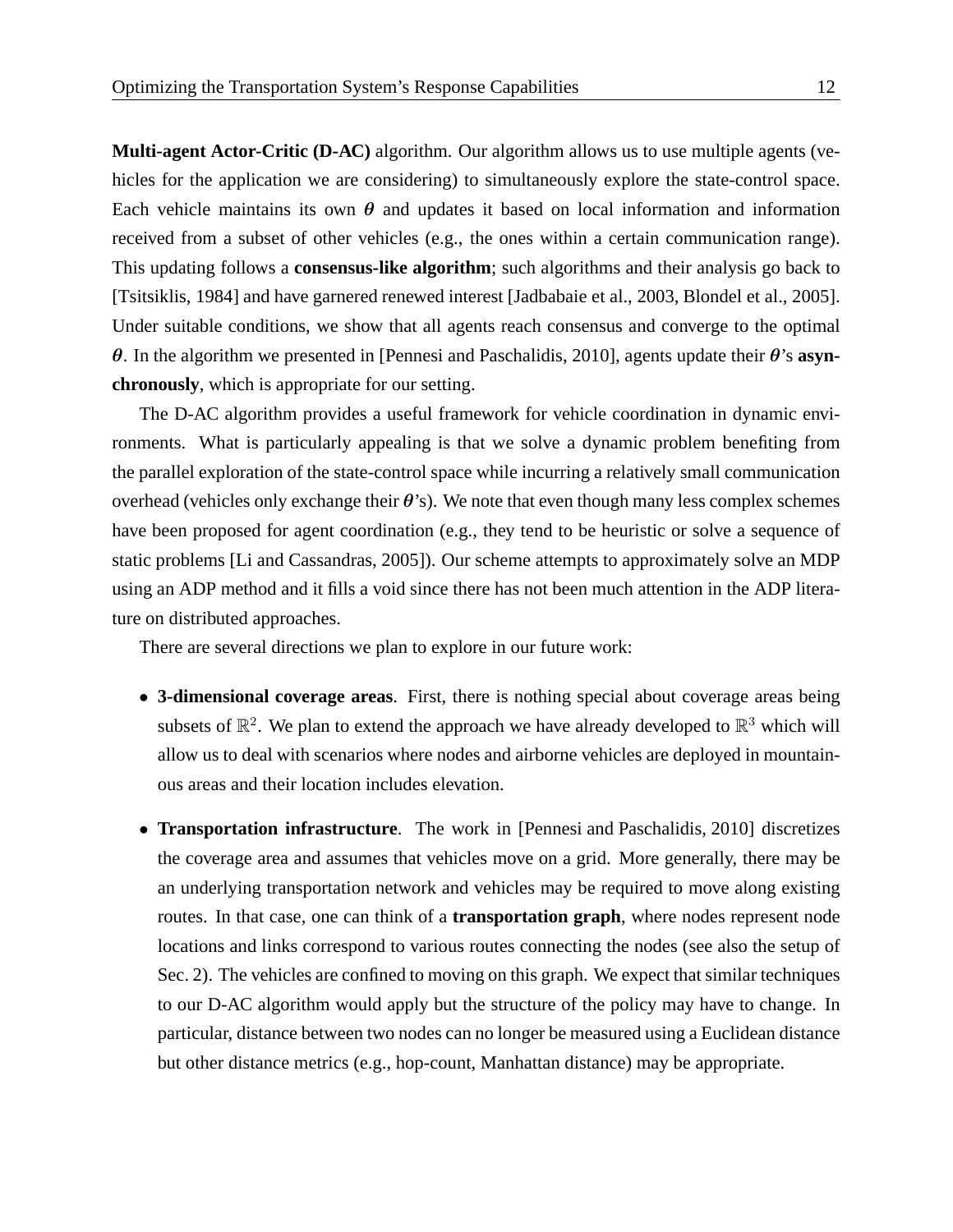# **4 Conclusions**

In post-disaster response and recovery, arguably, two critical functions transportation can perform are: (a) to provide to the affected areas and first responders the necessary supplies and resources needed to control the situation, and (b) to evacuate affected individuals to shelters where they can be more effectively cared for. A systematic approach to implementing these functions in a highly complex and uncertain environment requires solving complex dynamic optimization problems with real-time capabilities. The methodologies we put forth are built on rigorous techniques that provide such capabilities, while recognizing the need for scalability and for satisfying the inherent constraints of the transportation system. The resulting schemes are dynamic in nature and are designed to provide efficient responses to uncertainties as they arise and an organized evacuation approach using delay (rather than distance) as a key optimization metric. We envision a fully integrated system that takes advantage of wireless sensor network and communication technologies in implementing these ideas for the use of emergency response agencies (at the local and federal level), city planners, and local transportation authorities.

## **References**

- [Bertsekas and Tsitsiklis, 1996] Bertsekas, D. and Tsitsiklis, J. (1996). *Neuro-Dynamic Programming*. Athena Scientific, Belmont, MA.
- [Bertsekas, 1995] Bertsekas, D. P. (1995). *Dynamic Programming and Optimal Control*, volume I and II. Athena Scientific, Belmont, MA.
- [Blondel et al., 2005] Blondel, V., Hendrickx, J., Olshevsky, A., and Tsitsiklis, J. (2005). Convergence in Multiagent Coordination, Consensus, and Flocking. In *44th IEEE Conference on Decision and Control and European Control Conference (CDC-ECC'05)*, pages 2996–3000, Seville, Spain.
- [Cao, 2007] Cao, X. (2007). Stochastic Learning and Optimization: A Sensitivity-Based Ap*proach*. Springer-Verlag New York, Inc. Secaucus, NJ, USA.
- [Curry et al., 2002] Curry, M. L., Wohletz, J. M., Castañón, D. A., and Cassandras, C. G. (2002). Modeling and Control of a Joint Air Operations Environment with Imperfect Information. In *Proc. of SPIE 16th Annual Intl. Symposium*, pages 41–51.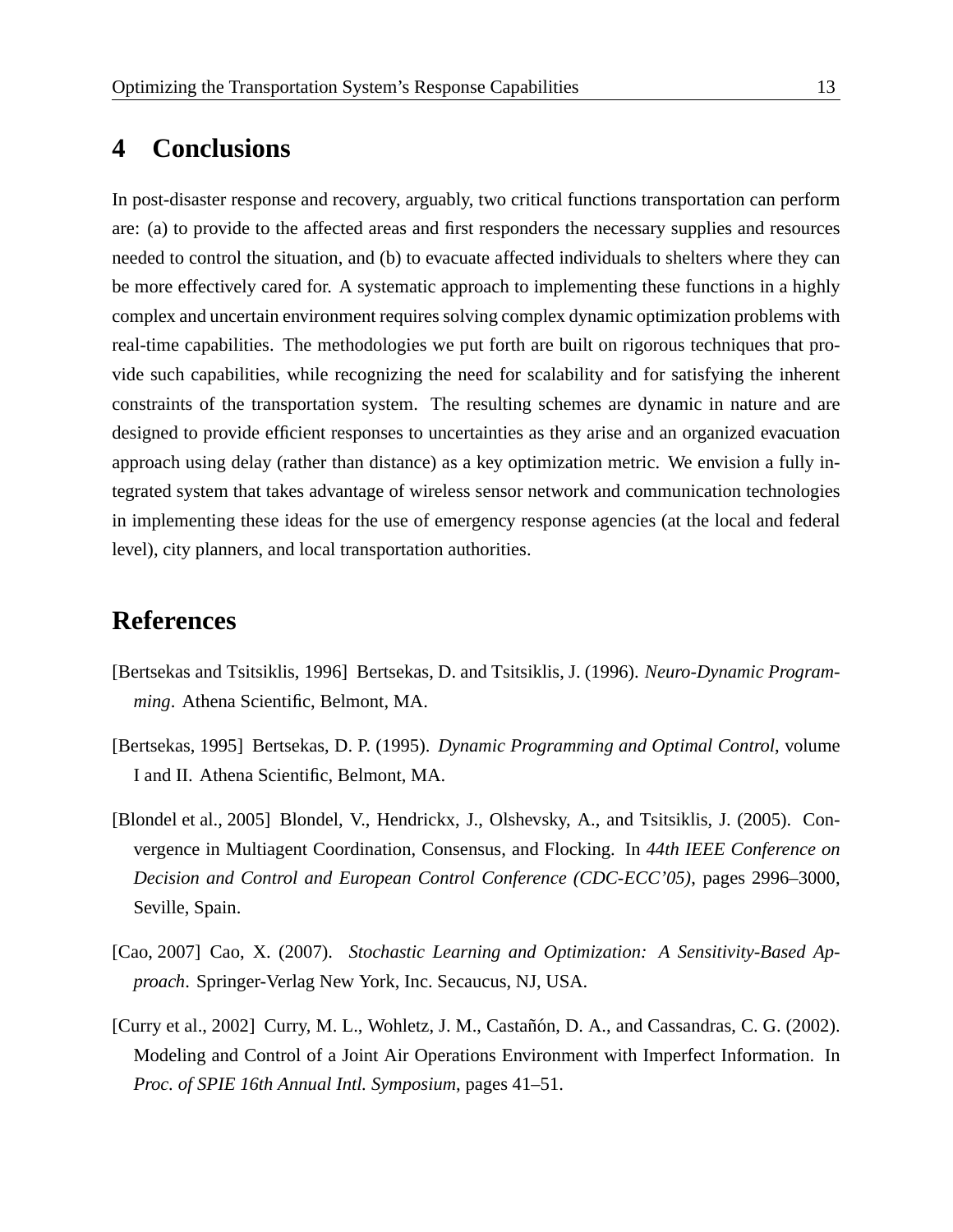- [Dunbar and Murray, 2004] Dunbar, W. B. and Murray, R. M. (2004). Receding Horizon Control of Multi-Vehicle Formations: A Distributed Implementation. In *Proc. of 43rd IEEE Conf. on Decision and Control*, pages 1995–2002.
- [Frazzoli and Bullo, 2004] Frazzoli, E. and Bullo, F. (2004). Decentralized Algorithms for Vehicle Routing in a Stochastic Time-Varying Environment. In *Proc. of 43rd IEEE Conf. on Decision and Control*, pages 3357–3363.
- [Jadbabaie et al., 2003] Jadbabaie, A., Lin, J., and Morse, A. S. (2003). Coordination of groups of mobile autonomous agents using nearest neighbor rules. *IEEE Transactions on Automatic Control*, 48(6):2953–2958.
- [Konda and Tsitsiklis, 2003] Konda, V. R. and Tsitsiklis, J. N. (2003). Actor-critic algorithms. *SIAM Journal on Control and Optimization*, 42(4):1143–1166.
- [Li et al., 2005] Li, F., Golden, B., and Wasil, E. (2005). Very large-scale vehicle routing: new test problems, algorithms, and results. *Computers Opns. Res.*, 32:1165–1179.
- [Li and Cassandras, 2004] Li, W. and Cassandras, C. G. (2004). Centralized and Distributed Cooperative Receding Horizon Control of Autonomous Vehicle Missions. *Journal of Mathematical and Computer Modelling*, 43(9-10):1208–1228.
- [Li and Cassandras, 2005] Li, W. and Cassandras, C. G. (2005). Distributed Cooperative Coverage Control of Sensor Networks. In *Proc. of 44th IEEE Conf. on Decision and Control*, pages 2542  $-2547.$
- [Li and Cassandras, 2006] Li, W. and Cassandras, C. G. (2006). A Cooperative Receding Horizon Controller for Multi-Vehicle Uncertain Environments. *IEEE Trans. Automatic Control*, 51(2):242–257.
- [Mayne and Michalska, 1990] Mayne, D. Q. and Michalska, L. (1990). Receding Horizon Control of Nonlinear Systems. *IEEE Trans. Automatic Control*, AC-35(7):814–824.
- [Paschalidis and Moazzez-Estanjini, 2010] Paschalidis, I. C. and Moazzez-Estanjini, R. (2010). The capacity of sparse networks under controlled mobility. In *Proceedings of the 49th IEEE Conference on Decision and Control*, Atlanta, Georgia.
- [Pennesi and Paschalidis, 2007] Pennesi, P. and Paschalidis, I. C. (2007). Solving sensor network coverage problems by distributed asynchronous actor-critic methods. In *Proceedings of the 46th IEEE Conference on Decision and Control*, pages 5300–5305, New Orleans, Louisiana.